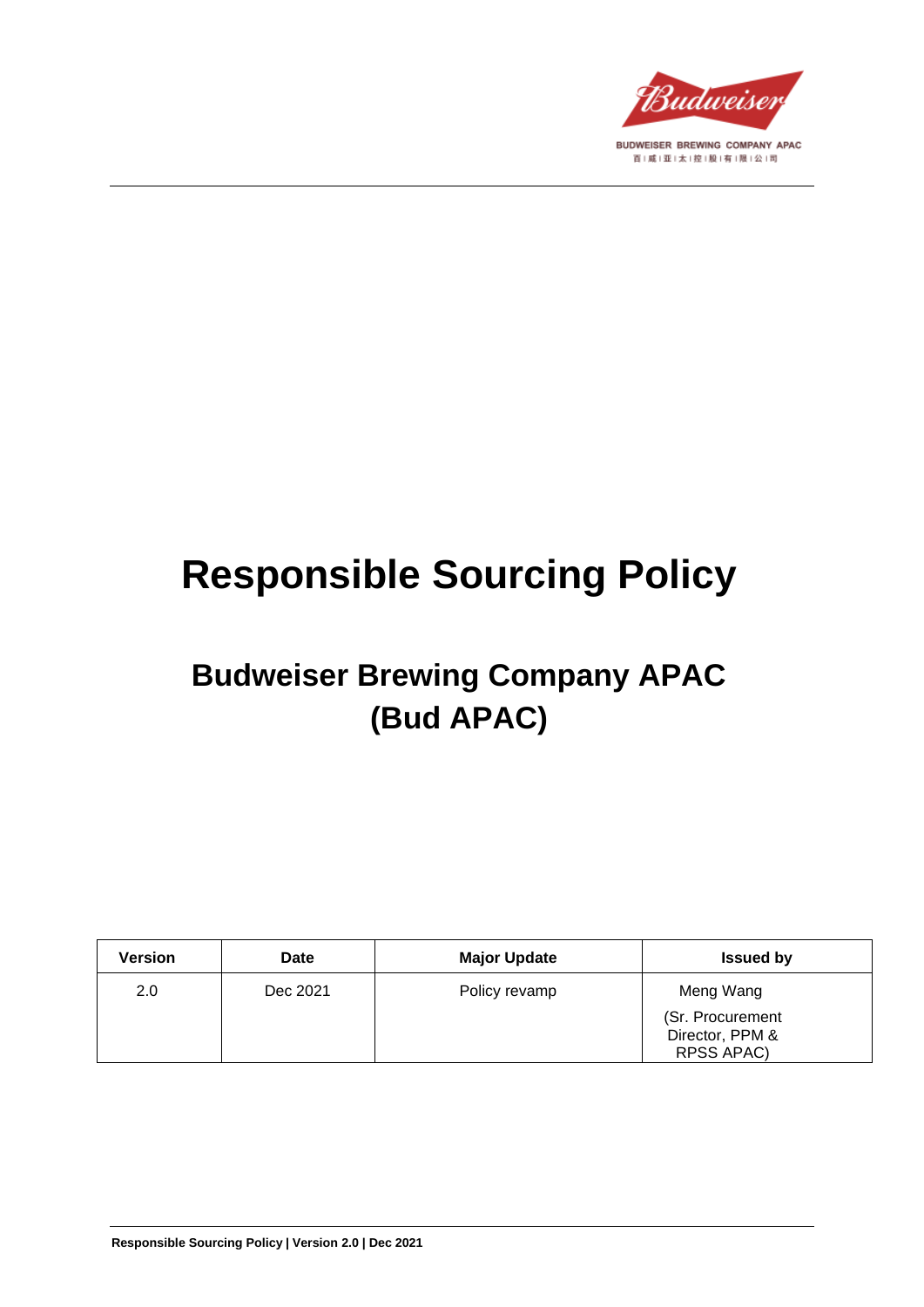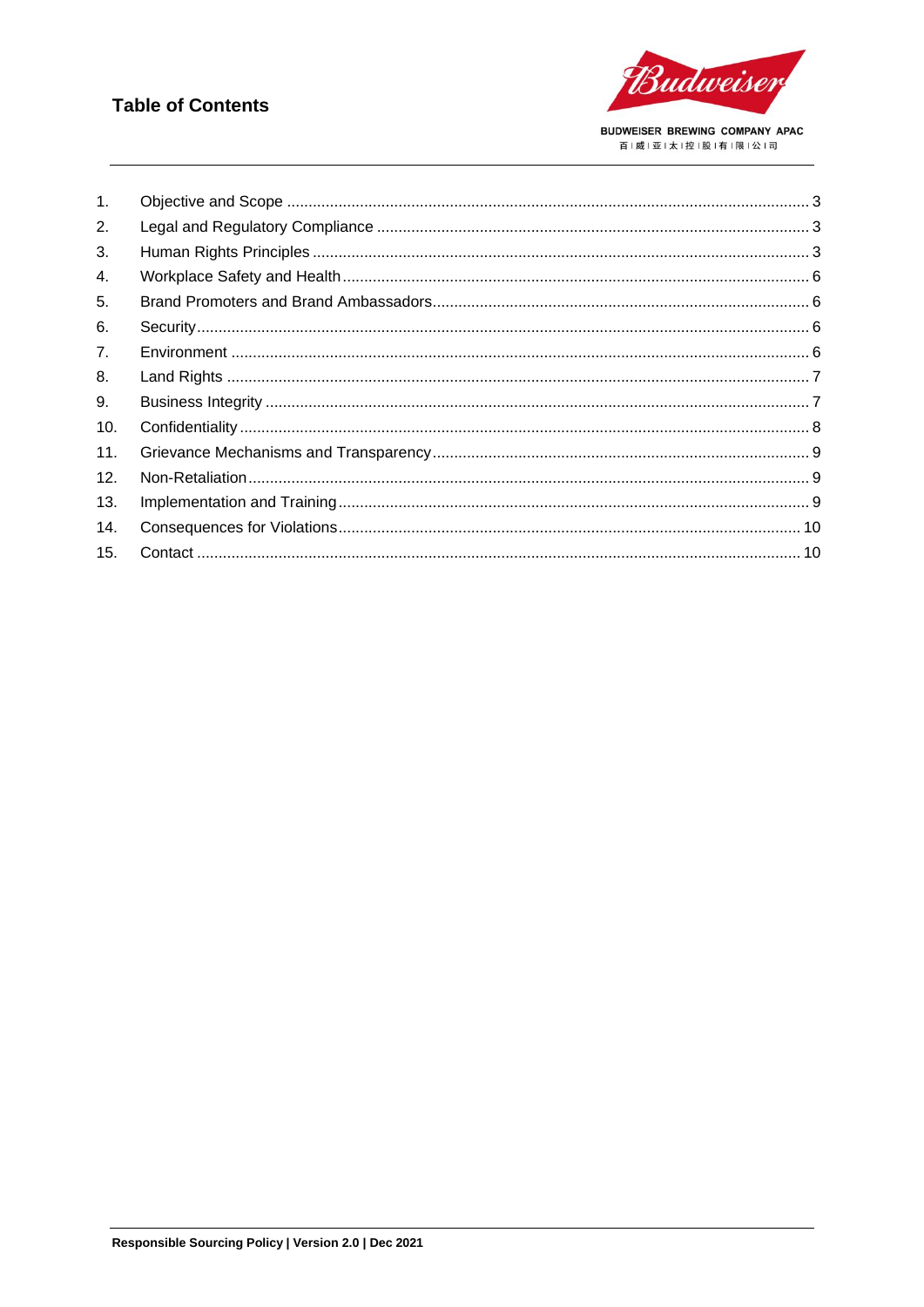

## <span id="page-2-0"></span>**1. Objective and Scope**

- 1.1 At Budweiser Brewing Company APAC Limited and its affiliates ("Bud APAC" or the "Company"), we dream big to create a **#FutureWithMoreCheers**. We are building a company to last on a foundation of responsible business practices, policies and commitments that cover our operations as well as the suppliers, vendors, agents, and contractors ("Business Partners") with who we directly work.
- 1.2 We recognize the responsibility of the business community to respect human rights and embrace responsible workplace practices, environmental sustainability and business integrity. Therefore, we seek to promote these values with our Business Partners as we strive to bring more cheers to the world.
- 1.3 This Responsible Sourcing Policy ("Policy") outlines our expectations for Business Partners. We further expect our Business Partners to ensure that their employees, temporary and contract workers, and parties involved in their supply chain to provide goods or services to Bud APAC, comply with this Policy too. Different areas and aspects of our expectations are stipulated in this Policy.
- 1.4 This Policy has been approved with oversight by the Audit Committee of the Board of Directors ("Board"). Bud APAC Procurement oversees the implementation of this Policy. This Policy will be regularly reviewed and updated in due course considering legislation, public policy and organizational changes and development in sustainability best practices, or at a minimum, every three (3) years. Updates of this Policy will be presented to the APAC Sustainabilty and Procurement team for endorsement.
- 1.5 This Policy is communicated to our Business Partners to ensure their clear understanding. We require Business Partners to demonstrate their compliance with this Policy through regular communication, site visits and reporting. In case of any potential challenges and constraints limiting our Business Partners to meet our expectations, we endeavor to work with them on a case-by-case basis to guide their practices and improve their performance.

## <span id="page-2-1"></span>**2. Legal and Regulatory Compliance**

- 2.1 All Business Partners must comply with all applicable laws and regulations in the course of providing goods or services to Bud APAC. Such applicable laws include not only the local or national laws in the countries/regions in which the Business Partners operate, but could also include other laws that have an extra-territorial application (such as those relating to foreign bribery, sanctions and export controls, data protection and competition laws).
- 2.2 In circumstances where there is a question as to whether this Policy can be followed lawfully, or where there might be a conflict between applicable laws or a legally recognized collective bargaining agreement and this Policy, Business Partners must seek exceptions or accommodations to this Policy, and such exceptions or accommodations may be agreed by the Ethics and Compliance team on a case-by-case basis. The Ethics and Compliance team, in consultation with the Corporate Affairs and Procurement teams, may in its discretion grant exceptions or accommodations to this Policy for any other legitimate reasons.
- 2.3 Should this Policy set out more stringent standards than applicable laws, we expect our Business Partners to comply with this Policy to the fullest extent permitted under applicable laws, unless otherwise agreed expressly in writing.

## <span id="page-2-2"></span>**3. Human Rights Principles**

3.1 We are committed to business practices that respect human rights that align with international standards of responsible business conduct and the principles and guidance contained in the United Nations ("UN") Guiding Principles on Business and Human Rights ("UNGP"). Our commitment is based on: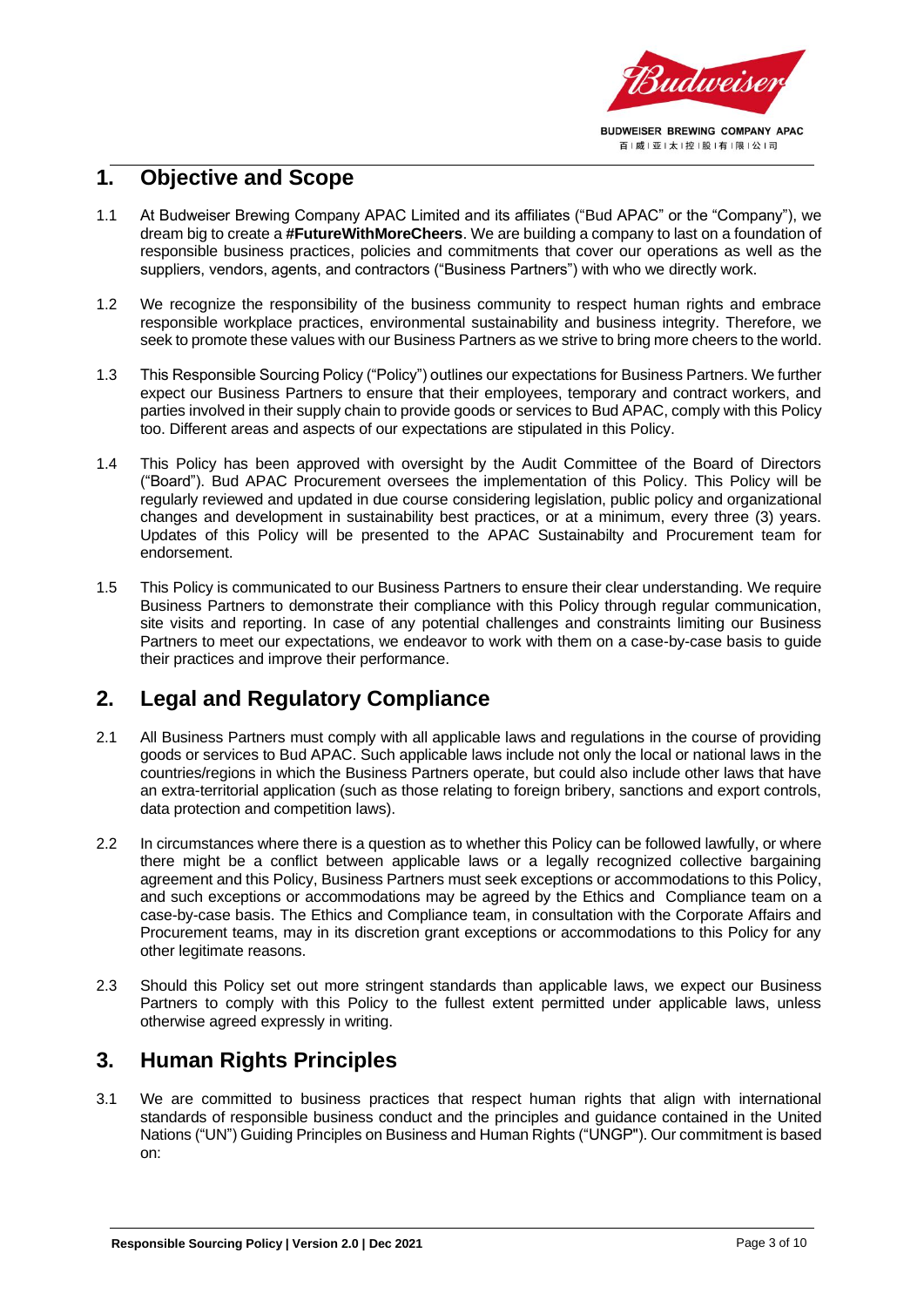

- The International Bill of Human Rights (consisting of the Universal Declaration of Human Rights<sup>1</sup>, the International Convention on Civil and Political Rights<sup>2</sup> and the International Covenant on Economic, Social and Cultural Rights<sup>3</sup>);
- The International Labor Organization's ("ILO") Declaration on the Fundamental Principles and Rights at Work<sup>4</sup> ;
- The Children's Rights and Business Principles; and
- The UN Women's Empowerment Principles.
- 3.2 The following human rights principles are overarching principles that we embed into our policies and systems in order. In developing this Policy, Bud APAC consulted with both internal and external stakeholders.
- 3.3 Business Partners are expected to adhere to this Policy and the following principles. Any substantiated violations are required to report to the Bud APAC's Compliance Helpline, online at http://www.budweiserapac.com/caseReport, or by phone at a local number available on the website (see section 11 for further details).

#### *Principle 1: Child Labor and Young People*

- 3.4 Business Partners must prohibit the improper or unlawful employment and exploitation of children within their operations and must not engage in or support the use of child labor as defined by the ILO, which is work that is mentally, physically, socially, or morally harmful to children, or work that interferes with their schooling. This includes depriving children of the opportunity to attend school, obliging children to leave education prematurely, or requiring them to combine school attendance with excessively long working hours. Business Partners should take reasonable steps to verify the age of job applicants and workers in its operations and supply chain. Business Partners should take suitable measures to rectify and mitigate any incidents of child labor in their workforce and set out relevant requirements for their suppliers to follow.
- 3.5 Young people under 18 (and local legal drinking age) should not be employed at night or in hazardous conditions and must not be involved in the manufacturing, packaging, marketing, distribution, or sale of alcohol products. We are aware that young people under 18 (and local legal drinking age) are entitled to work in certain defined and protected circumstances, such as government-approved apprenticeship programs. This is acceptable as long as it is conducted in line with the requirements of the ILO conventions and applicable national laws.

#### *Principle 2: Forced Labor and Freedom of Movement*

- 3.6 Business Partners must prohibit all forms of forced or compulsory labor; all work must be conducted voluntarily, and all workers must be allowed to freely withdraw from the employment relationship with reasonable notice. Workers should be the freedom of movement to leave the work premises.
- 3.7 The use of prison labor or indentured or bonded labor is strictly forbidden, and unless specifically required by applicable laws, workers must not be required to relinquish their identity documents, passports, ATM cards, or work permits as a condition of employment.
- 3.8 Individual workers and jobseekers must not be charged or bear recruitment fees<sup>5</sup> or related costs payable to Business Partners or any third-party working on behalf of the Business Partners.
- 3.9 Business Partners must also prohibit the trafficking of persons, including arranging or facilitating the

<sup>1</sup> https://www.un.org/en/about-us/universal-declaration-of-human-rights

<sup>2</sup> http://www.ohchr.org/en/professionalinterest/pages/ccpr.aspx

<sup>3</sup> http://www.ohchr.org/EN/ProfessionalInterest/Pages/CESCR.aspx

<sup>4</sup> http://www.ilo.org/declaration/lang--en/index.htm

<sup>5</sup> As defined by the ILO, the term "recruitment fees" refers to any fees or costs incurred in the recruitment process in order for workers to secure employment or placement, regardless of the manner, timing or location of their imposition or collection.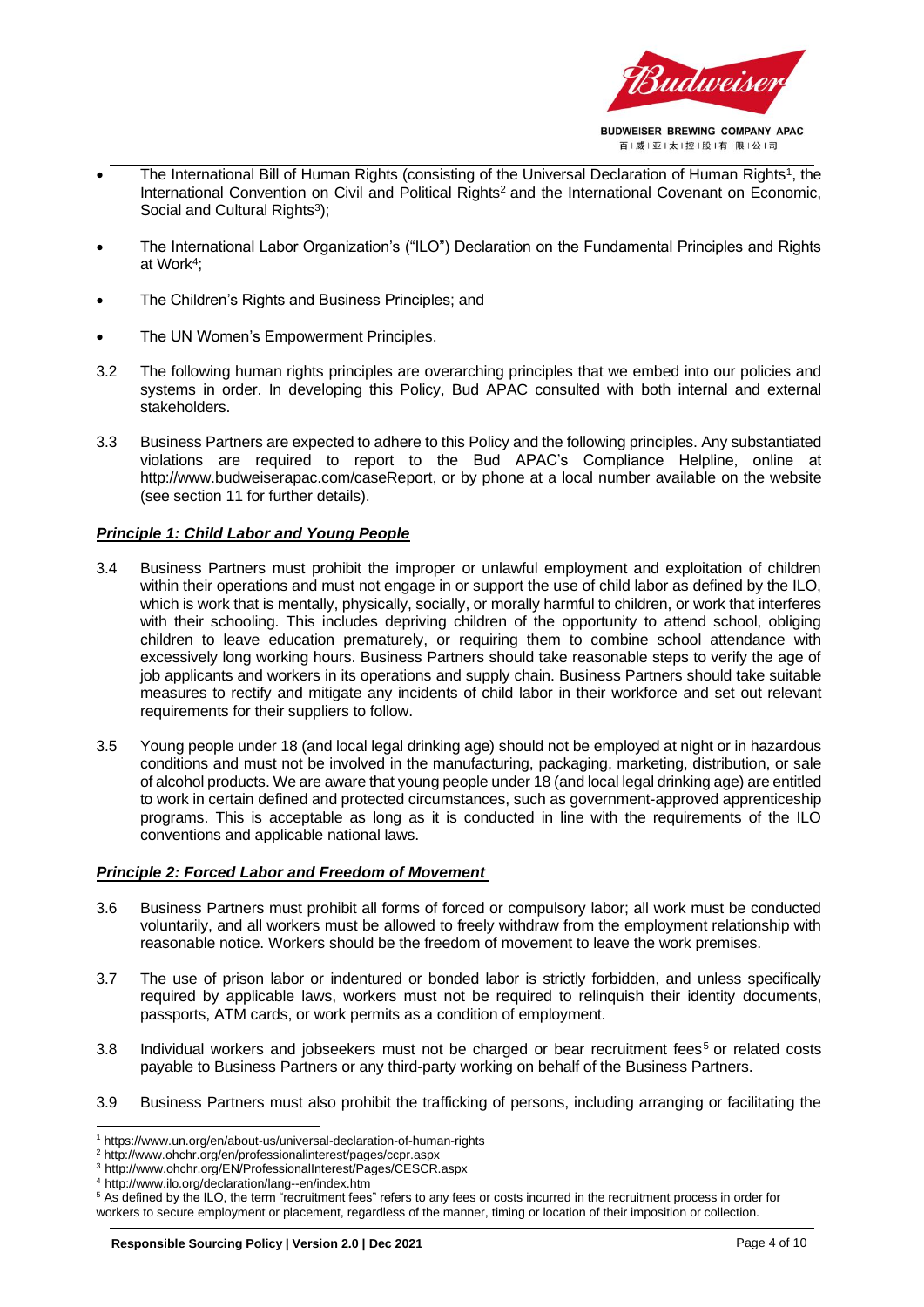

travel of another person with a view to that person being exploited.

#### *Principle 3: Freedom of Association*

- 3.10 Business Partners must respect the right of all workers to choose whether to form or join lawful trade unions and other organizations of their choice, and to bargain collectively in support of their mutual interests.
- 3.11 Business Partners must not discriminate against or harass in any way workers that choose to form or join trade unions, or against those workers that choose not to form or join trade unions. In those countries or situations in which the legal system prohibits or severely restricts the right of freedom of association, Business Partners should consider supporting, within the framework of applicable laws and regulations, the establishment of alternative means to facilitate the effective representation of workers' interests and communication between workers and management.

#### *Principle 4: Discrimination and Harassment*

- 3.12 We believe that there is no place for discrimination or harassment within our supply chain, and therefore we require Business Partners to prohibit all forms of discrimination and harassment within their operations, including, but not limited to, race, religion, culture, gender, age, political opinion, national origin or extraction, social origin, disability, pregnancy and maternity, sexual orientation, gender identity or expression, union membership or any other illegal arbitrary means. Hiring and employment decisions, including those related to compensation, benefits, promotion, training, discipline, and termination, should be made solely based on the skill, ability, and performance of workers. All forms of physical, verbal, and written harassment, including sexual harassment and intimidation, are prohibited. Business Partners must not engage in corporal punishment or take disciplinary-related deductions from workers' pay.
- 3.13 Bud APAC prohibits all forms of discrimination and harassment, as outlined in our Anti-Discrimination and Anti-Harassment Policy. Bud APAC expects Business Partners to ensure that their representatives engaging with Bud APAC colleagues are aware of our Anti-Discrimination and Anti-Harassment Policy and that any cases of discrimination or harassment perpetrated by Bud APAC representatives or representatives of Business Partners are reported through the Bud APAC Compliance Helpline. Click [here](https://budweiserapac.com/ace_files/files/policy2020/BUD%20APAC%20Anti-Harassment%20%20Anti-Discrimination%20Policy%20-%20EN.pdf) to see our Anti-Discrimination and Anti-Harassment Policy.

#### *Principle 5: Working Hours and Compensation/Adequate Standard of Living*

- 3.14 Business Partners must respect the need for workers to have a balance between work and leisure. Working hours and overtime shall comply with applicable wage, work hours, overtime and benefits laws and regulations and local labor agreements. If the employment contract allows for overtime, it must be voluntarily and workers must expressly agree to it.
- 3.15 Business Partners should strive to provide workers with a pay and benefits package that supports an adequate standard of living. Wages and benefits shall be equal or superior to the applicable minimum legal and regulatory requirements, and compensation terms established by legally binding collective bargaining agreements must be implemented and adhered to. Business Partners must communicate employment terms and conditions before onboarding workers. Workers must receive payment for work regularly, in full and on time, and should have access to a payslip, explaining their wage and any deductions. Other than legally mandated deductions, all other deductions from wages must be made only with the express and written consent of the workers, and in compliance with applicable laws and international human rights standards.
- 3.16 Business Partners are encouraged to provide workers with opportunities to develop their skills and capabilities and, where possible, provide opportunities for advancement.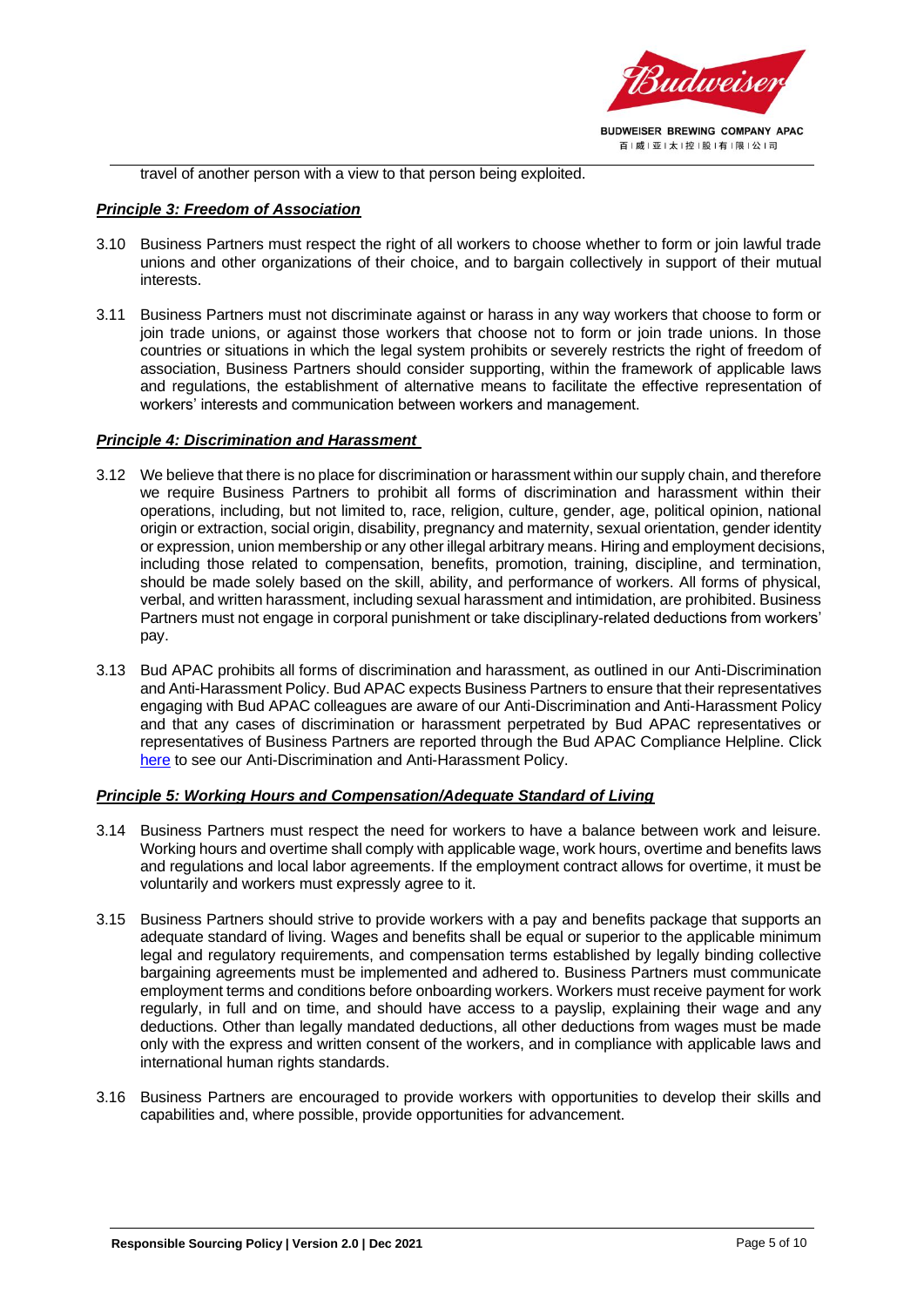

## <span id="page-5-0"></span>**4. Workplace Safety and Health**

- 4.1 Business Partners must ensure high standards of occupational health and safety throughout their organizations and strive to prevent all accidents, injuries and occupational illnesses within their operations through management leadership and employee involvement.
- 4.2 Health and safety practices must, at minimum, comply with applicable laws. If such laws do not meet minimum standards under international best practices, the higher standard under international best practice must be applied.
- 4.3 Business partners should, at a minimum:
- Establish safety procedures and training programs for workers to ensure they are aware of workplace hazards and ways to avoid such hazards;
- Assess, identify and control potential hazards and risks associated with equipment and processes;
- Track and monitor work-related accidents and injury rates, and corrective actions must be implemented for any incidents;
- Identify hazardous chemicals and ensure proper provisions are in place for handling and disposal according to applicable laws and best practices;
- Ensure policies, procedures and safeguards are in place to deal with any emergencies which must include evacuation plans, fire detection systems and emergency exit doors, safety drills and proper training;
- Provide protective equipment to workers in accordance with their job requirements and the goal of safe working conditions, and communicate instructions for workers to use the equipment safely; and
- Ensure that worker accommodation is clean, safe and meets the basic needs of workers. Facilities must be constructed and maintained in accordance with the standards set by applicable laws and regulations and must be separated from any production area.

## <span id="page-5-1"></span>**5. Brand Promoters and Brand Ambassadors**

5.1 Brand Promoters and Brand Ambassadors are individuals who are compensated in return for informing customers and consumers about our brands or providing samples, serving or selling our products at bars, clubs, restaurants, or other on- or off-trade events. Business Partners providing Brand Promoters or Brand Ambassadors to Bud APAC must commit to principles set out in our Responsible Marketing and Communications Code and any contractual requirements agreed with Bud APAC. Business Partners providing Brand Promoters and Brand Ambassadors to Bud APAC must be approved before providing such services. Click [here](https://budweiserapac.com/ace_files/files/policy2020/BUD%20APAC%20Responsible%20Marketing%20and%20Communications%20Codes%20-%20EN.pdf) to see our Responsible Marketing and Communications Code.

## <span id="page-5-2"></span>**6. Security**

- 6.1 Business Partners should have in place measures to ensure workers, premises and equipment are secure. Any security measures in place must not harm the safety or security of local community members and other third-parties or undermine respect for the human rights of workers and third-parties.
- 6.2 Business Partners providing security services directly to Bud APAC must ensure their personnel takes all reasonable steps to avoid the use of force. If force is used, it shall be in a manner consistent with applicable laws and Bud APAC security standards. In no case shall the use of force exceed what is strictly necessary. It should be proportionate to the threat and appropriate to the situation.

## <span id="page-5-3"></span>**7. Environment**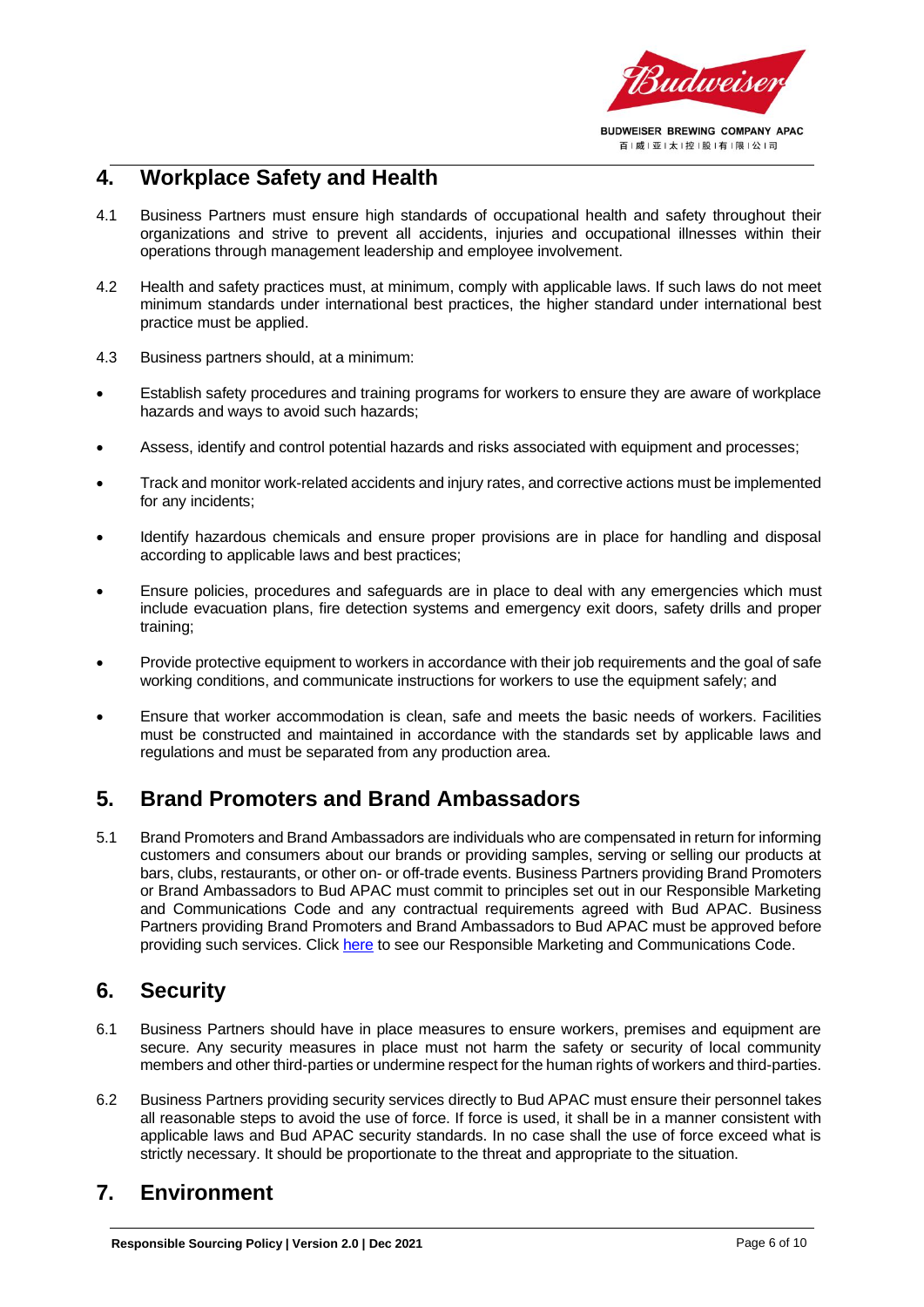

- 7.1 Business Partners must observe all applicable laws and regulations concerning the environment and provide products and services in an environmentally responsible way through efficient use of natural resources. Business Partners should do this by integrating environmental management practices into operational and training systems.
- 7.2 Unless otherwise agreed in writing, Bud APAC requires Business Partners to have a focus in the following areas:
- **Climate Action**: Business Partners must commit to setting emissions reduction targets in agreement with Bud APAC and develop programs that support the achievement of those targets. Business Partners should identify sites facing reduction opportunities to partner strategically with Bud APAC and implement initiatives with Bud APAC.
- **Circular Packaging and Waste**: Business Partners must commit to reducing the production of waste, promote recycling and, if applicable, implement initiatives in partnership with Bud APAC to measurably increase the recycled content used in packaging and/or the returnability of packaging.
- **Water Stewardship**: Business Partners must commit to setting water reduction targets within their operations in agreement with Bud APAC and develop programs that support the achievement of those targets. Business Partners should identify sites facing water stress and opportunities to partner strategically with Bud APAC and implement initiatives with Bud APAC.
- 7.3 Business Partners should report annual KPIs and certificates concerning the above requirement using the designated platforms, as requested by Bud APAC.

## <span id="page-6-0"></span>**8. Land Rights**

8.1 Business Partners must follow all applicable national laws relating to the rights of land and national resources ensuring land acquisitions and changes of use are made respecting the rights of individuals and communities impacted. Business Partners must conduct due diligence around land rights and titles during the development of new business opportunities. Business Partners must seek free, prior and informed consent and have a grievance mechanism in place to resolve any disputes over land titles.

## <span id="page-6-1"></span>**9. Business Integrity**

9.1 Bud APAC expects its Business Partners to adhere to the highest standards of business integrity and ethics, including by avoiding bribery, corruption and facilitation payments and effectively managing conflicts of interest. Business Partners should comply with all other applicable international laws and regulations including economic sanctions, export controls, anti-money laundering and counter-terrorist financing, data protection and competition laws. In particular, we stipulated expectations in the following areas of concern.

#### *Bribery and Corruption*

9.2 Bud APAC requires its Business Partners to prohibit and report any forms of corruption such as bribery or other forms of improper or unlawful payment under any circumstances including financial fraud, money laundering, facilitation payments, or extortion. Further information can be found in our Supplier Anti-Corruption Policy, which outlines how we require our Business Partners to act to ensure that our high anti-corruption standards are continually achieved. Clic[k here](https://budweiserapac.com/ace_files/files/policy/Budweiser%20APAC%20Supplier%20Anti-Corruption%20Policy_ENG.PDF) to see our Supplier Anti-Corruption Policy.

#### *Conflict of Interest*

9.3 All and any conflict of interest in any business dealings with Bud APAC, of which the Business Partner is aware or should have been aware, should be disclosed to Bud APAC for proper management. Such conflicts of interest include, without limitation, any ownership or beneficial interest in a Business Partner by an Bud APAC colleague or someone who has a close personal relationship with an Bud APAC colleague.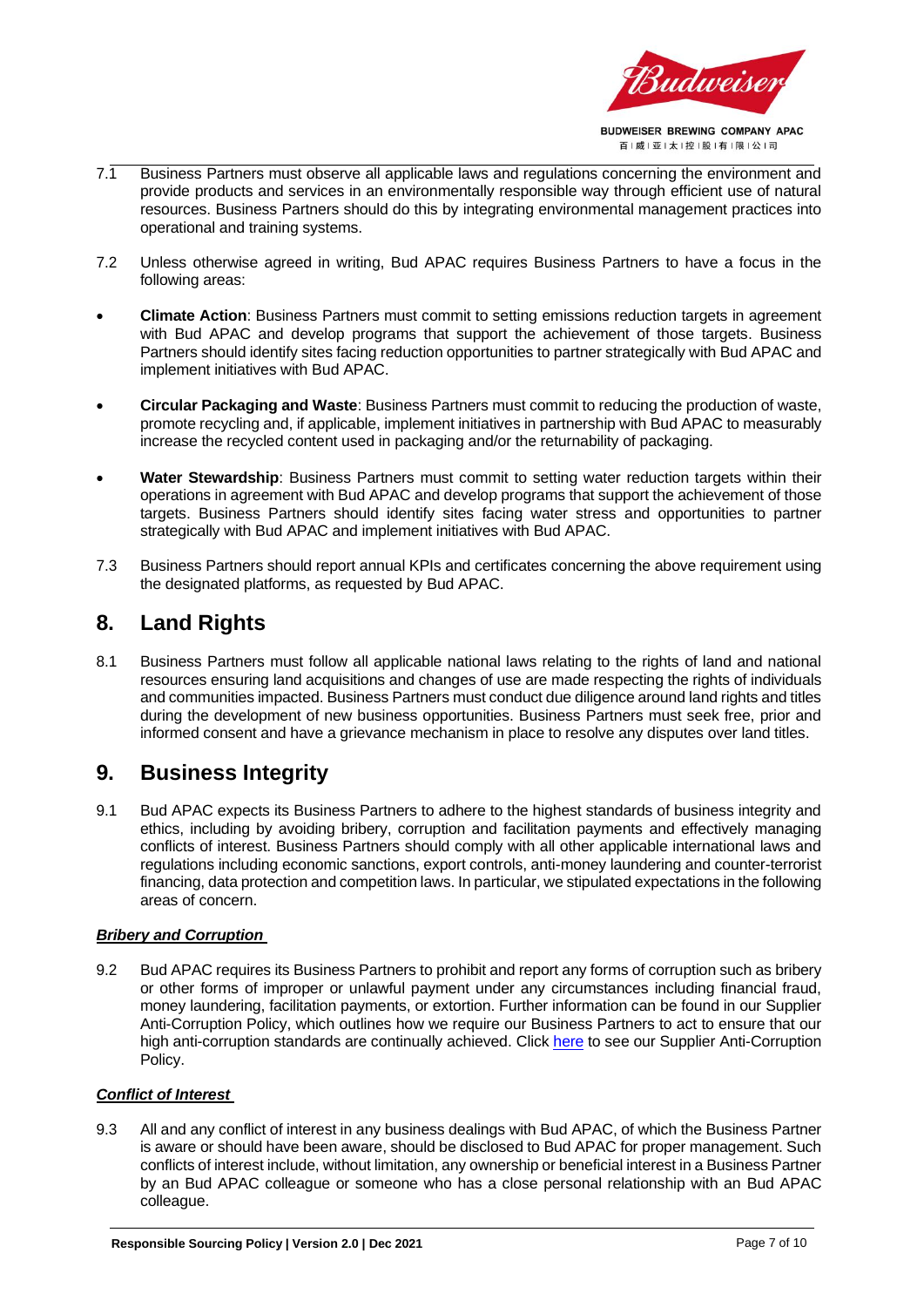

#### *International Trade Compliance*

- 9.4 Bud APAC requires its Business Partners to comply with all applicable economic sanctions, export control, and anti-boycott laws, regulations, orders, directives, designations, licenses and decisions. As such, Business Partners must implement effective internal controls to minimize the risk of breaching such laws, and to minimize the risk of causing Bud APAC to breach such laws, particularly where their work involves international financial transfers or cross-border supply or purchase of products, technologies, or services.
- 9.5 Bud APAC prohibits Business Partners from knowingly engaging or attempting to engage in any transaction involving proceeds derived from unlawful activity, or financing of terrorist acts and terrorist organizations.
- 9.6 Further, all Business Partners must conduct their business in compliance with applicable tax laws. Business Partners should not use any business relationship with Bud APAC to facilitate tax evasion, and they should take appropriate steps to ensure that their employees, agents, partners and third parties that act for them do not facilitate tax evasion.

#### *Fair Competition*

9.7 Bud APAC is committed to the principles of lawful and free competition based on the merits of our products and services. We abide by all applicable antitrust and competition laws in all countries in which we operate. We expect Business Partners to have a similar level of commitment to fair competition.

#### *Digital Ethics*

9.8 Bud APAC has policies and procedures in place to ensure cybersecurity, data protection and ethical use of digital assets. Business Partners must comply with all applicable laws relating to data protection and privacy and must not (by any act or omission) put BUD APAC in breach of them. Business Partners will notify BUD APAC as soon as they become aware of any unauthorized access, theft, loss or damage, or any other breach of cyber- or data security, concerning any personal data processed by them (or any of their agents, affiliates or subcontractors) on behalf of or disclosed to them by BUD APAC. If a Business Partner processes personal data on behalf of BUD APAC, it must notify BUD APAC and agree that it will do so according to such data processing terms as BUD APAC may reasonably require.

## <span id="page-7-0"></span>**10. Confidentiality**

10.1 Any confidential information, trade secrets and intellectual property shared with our Business Partners must be appropriately managed and protected to ensure that confidentiality is maintained and that information is not disclosed, lost, or compromised, regardless of whether a non-disclosure agreement is entered into. All Business Partners must protect our information and other information entrusted to us in accordance with good industry practices. If there has been any unauthorized disclosure, loss, or compromise of any such confidential information, trade secrets and intellectual property belonging to Bud APAC, the Business Partner must notice such breach to Bud APAC as soon as practicable and use its best effort to mitigate any potential risks relating to the breach and any future incidents.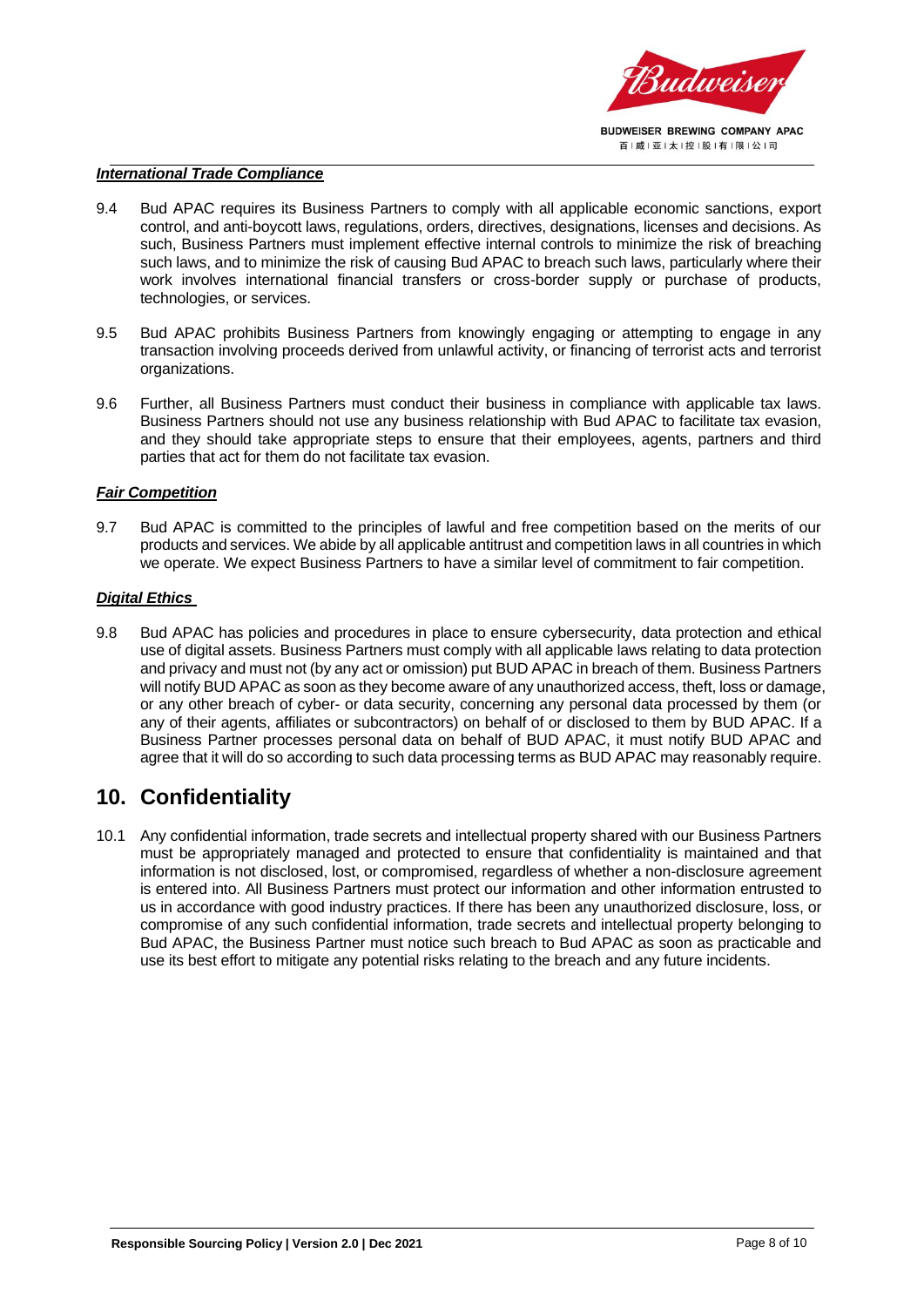

## <span id="page-8-0"></span>**11. Grievance Mechanisms and Transparency**

- 11.1 Business Partners must have systems in place to enable grievance reporting by workers and external individuals. The objective of any grievance mechanism should be to seek to understand allegations, mitigate any negative consequences, and provide some form of remediation, where appropriate. Business Partners should ensure that workers know how to use the grievance mechanism and explain the process for handling any issues that are raised. Issues should be dealt with promptly.
- 11.2 If reasonably credible evidence of any issue is identified, via the grievance mechanism or otherwise, which indicates that a violation of this Policy (including any violation of the human rights principles outlined above) may have occurred, Business Partners must report the issue through Bud APAC's Compliance Helpline, online at http://www.budweiserapac.com/caseReport, or by phone at a local number available on the website. The Compliance Helpline is available 24 hours and is toll-free. It is available to anyone, and reports can be made confidentially and anonymously. Alternatively, reports can be made to Bud APAC's Legal team or the Ethics and Compliance team. Business Partners' employees or other stakeholders may also report issues directly to Bud APAC via the helpline.

#### <span id="page-8-1"></span>**12. Non-Retaliation**

12.1 Business Partners must prohibit retaliation against anyone who: raises in good faith any concerns or issues related to compliance with this Policy; formally or informally reports concerns to Business Partners or directly to Bud APAC; assists another colleague in reporting actual or suspected violations of the Policy; or participates in investigations into possible violations of this Policy.

## <span id="page-8-2"></span>**13. Implementation and Training**

- 13.1 Acknowledgment of this Policy, and an agreement to abide by the standards set forth herein, is a prerequisite in every Bud APAC contract with a Business Partner. The Policy will be made available to Business Partners during the sourcing process and can be accessed on our website.
- 13.2 Our contracts with Business Partners include clauses designed to commit Business Partners to implement this Policy. However, nothing in this Policy is meant to supersede any more specific provision in a particular contract, and to the extent, there is any inconsistency between this Policy and any other provision of a particular contract, the other provision will control.
- 13.3 We engage with our Business Partners at an early stage in our procurement activities assessing their practices against this Policy using self-assessment questionnaires and third-party on-site audits. We also assess our Business Partners based on compliance with applicable laws and regulations, as well as financial performance in the past three years. Where possible, Bud APAC seeks to provide training and guidance for Business Partners to support effective compliance with this Policy.
- 13.4 We expect our Business Partners to undertake the following steps:
- Communicate this Policy to their workers to ensure they are familiar with the requirements set out by this Policy;
- Provide training to their workers for effective compliance with this Policy;
- Report any potential violation of this Policy to Bud APAC promptly;
- Cooperate in investigations and remedial actions at their own expense in connection with any potential violations of this Policy, including by granting proper access of information, regardless of whether such potential violations are reported by the Business Partner; and
- If remediation is required, work with Bud APAC to implement such remedial actions as required by Bud APAC.